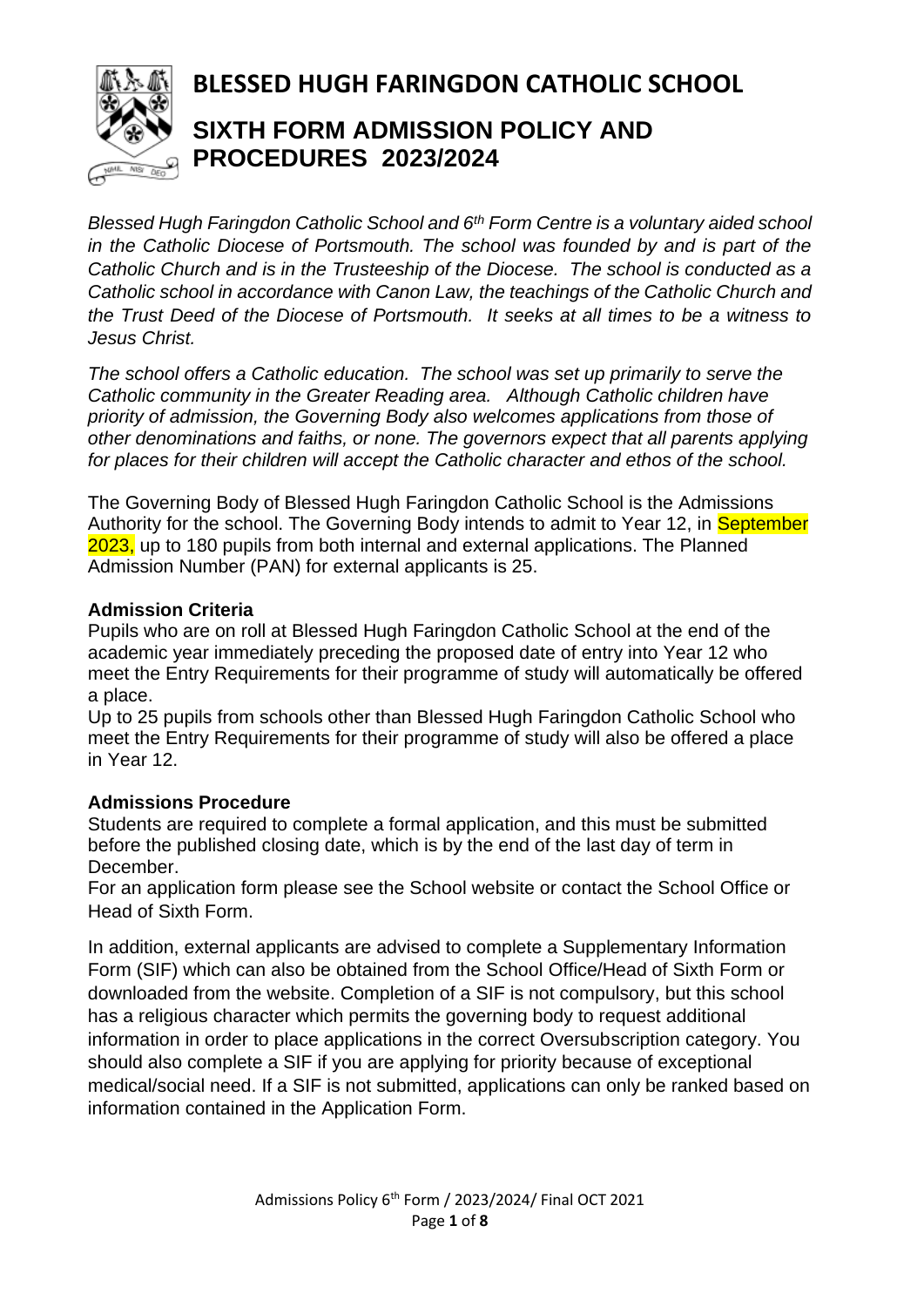## **Oversubscription Criteria**

If there are more than 25 external applicants who all meet the minimum Entry Requirements, and after the admission of pupils with Statements of Special Educational Needs or Education Health and Care Plans, the Governors will offer places using the following criteria in the order stated: -

1. Catholic looked after children or Catholic previously looked after children. Evidence of Baptism and adoption (if applicable) will be required *(see notes a, b and c).*

2. *Catholic children. Evidence of Baptism in a Catholic Church or a certificate of reception into the full communion of a Catholic Church will be required. (see notes b and c).*

3.Other looked after children and previously looked after children. Evidence of adoption (if applicable) will be required *(see note a).*

4.Children who are members of Eastern Christian Churches. Evidence of membership of the church provided by a priest of a designated place of worship will be required *(see note c).*

5.Children of families who are members of other Christian denominations. Evidence of membership of the church provided by a priest/ minister of a designated place of worship will be required *(see notes c and h).*

6.Children of families who are members of other faiths. Evidence of membership of the faith, provided by a minister/faith leader of a designated place of worship, will be required.

7.Any other children.

## **Priority within the Oversubscription Criteria:**

The governors will apply the following order of priorities within any of the above criteria when applications exceed the number of places available and it is necessary to decide between applications through a priority ranking:

1.Social or medical need which make the school particularly suitable for the child in question**. STRONG AND RELEVANT EVIDENCE, NAMING THE SCHOOL, MUST BE PROVIDED BY AN APPROPRIATE PROFESSIONAL AUTHORITY (e.g. qualified medical practitioner, education welfare officer, SENCO, senior UK service personnel, social worker or social care professional). EVIDENCE OF A DIAGNOSIS OR A LETTER FROM A PARENT EXPRESSING A PREFERENCE FOR THE SCHOOL IS NOT SUFFICIENT EVIDENCE** *(see note d).*

2.Within each Oversubscription category above, priority will be given to children with a sibling in the school at the time of application *(see note e).* 

3.Within each Oversubscription category above, priority will be given to the applicant whose permanent home address is nearest to the school. This information on distance is provided by Reading Local Authority using a computerised system; distances are not measured by the Governing Body. Evidence of residence may be required *(see note f).*

## **Year 12 Entry Requirements**

The entry requirements for admission to Year 12 in **September 2023** are set out in the Sixth form Prospectus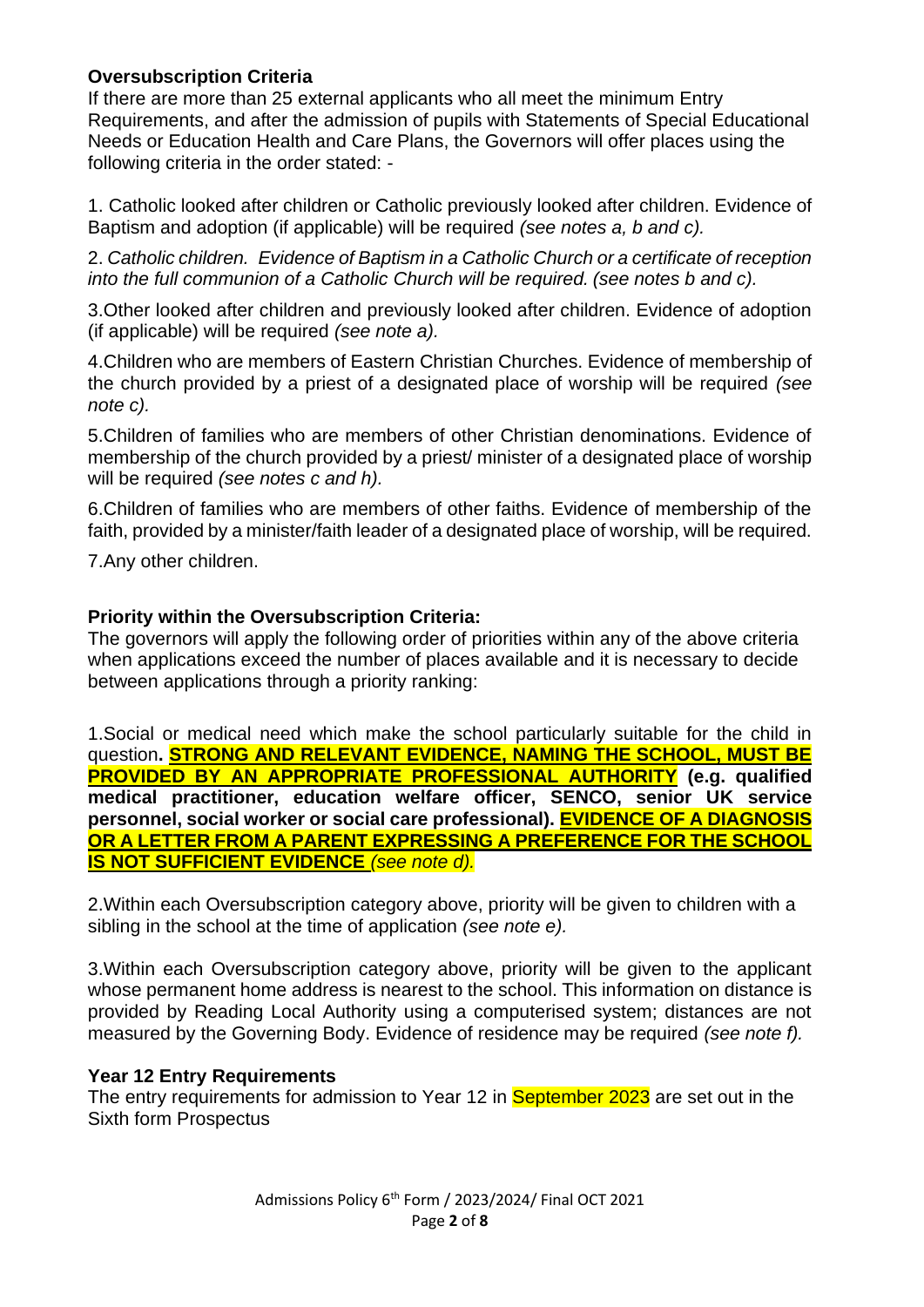#### **Late Applications**

Any applications received after the closing date will be accepted but considered only after those received by the closing date.

### **Waiting Lists**

If the school is oversubscribed, parents of children who have not been offered a place at the school may ask for their child's name to be placed on a waiting list. The waiting list will be operated using the same admissions criteria listed above. Placing a child's name on the waiting list does not guarantee that a place will become available. This does not prevent parents from exercising their right to appeal against the decision not to offer a place. The waiting list will be maintained by the school until at least 31 December in the academic year of admission. The names on the waiting list will be ranked in line with the oversubscription criteria each time a child is added to the list.

#### **Fair Access Protocol**

The school is committed to taking its fair share of children who are vulnerable and/or hard to place, as set out in locally agreed protocols. Accordingly, outside the normal admission round the governing body is empowered to give absolute priority to a child where admission is requested under any locally agreed protocol. The governing body has this power, even when admitting the child would mean exceeding the published admission number (subject to the infant class size exceptions).

Children admitted under **the Fair Access Protocol** may take precedence over those on the waiting list.

## **Admission of children outside their normal age group**

Parents may seek a place for their child outside of their normal age group, for example, if the child is gifted and talented or has experienced problems such as ill health. The Governing Body will make decisions based on the circumstances of each case and in the best interests of the child concerned. This will include taking account of the parent's views; information about the child's academic, social and emotional development; where relevant, their medical history and the views of a medical professional; whether they have previously been educated out of their normal age group; and whether they may naturally have fallen into a lower age group if it were not for being born prematurely. They must also take into account the views of the head teacher of the school concerned. When informing a parent of their decision on the year group the child should be admitted to, the Governing Body will set out clearly the reasons for its decision.

Where the Governing Body agrees to a parent's request for their child to be admitted out of their normal age group and, as a consequence of that decision, the child will be admitted to a relevant age group (i.e. the age group to which pupils are normally admitted to the school) the local authority and Governing Body must process the application as part of the main admissions round, unless the parental request is made too late for this to be possible, and on the basis of their determined admission arrangements only, including the application of oversubscription criteria where applicable. They must not give the application lower priority on the basis that the child is being admitted out of their normal age group. Parents have a statutory right to appeal against the refusal of a place at a school for which they have applied. This right does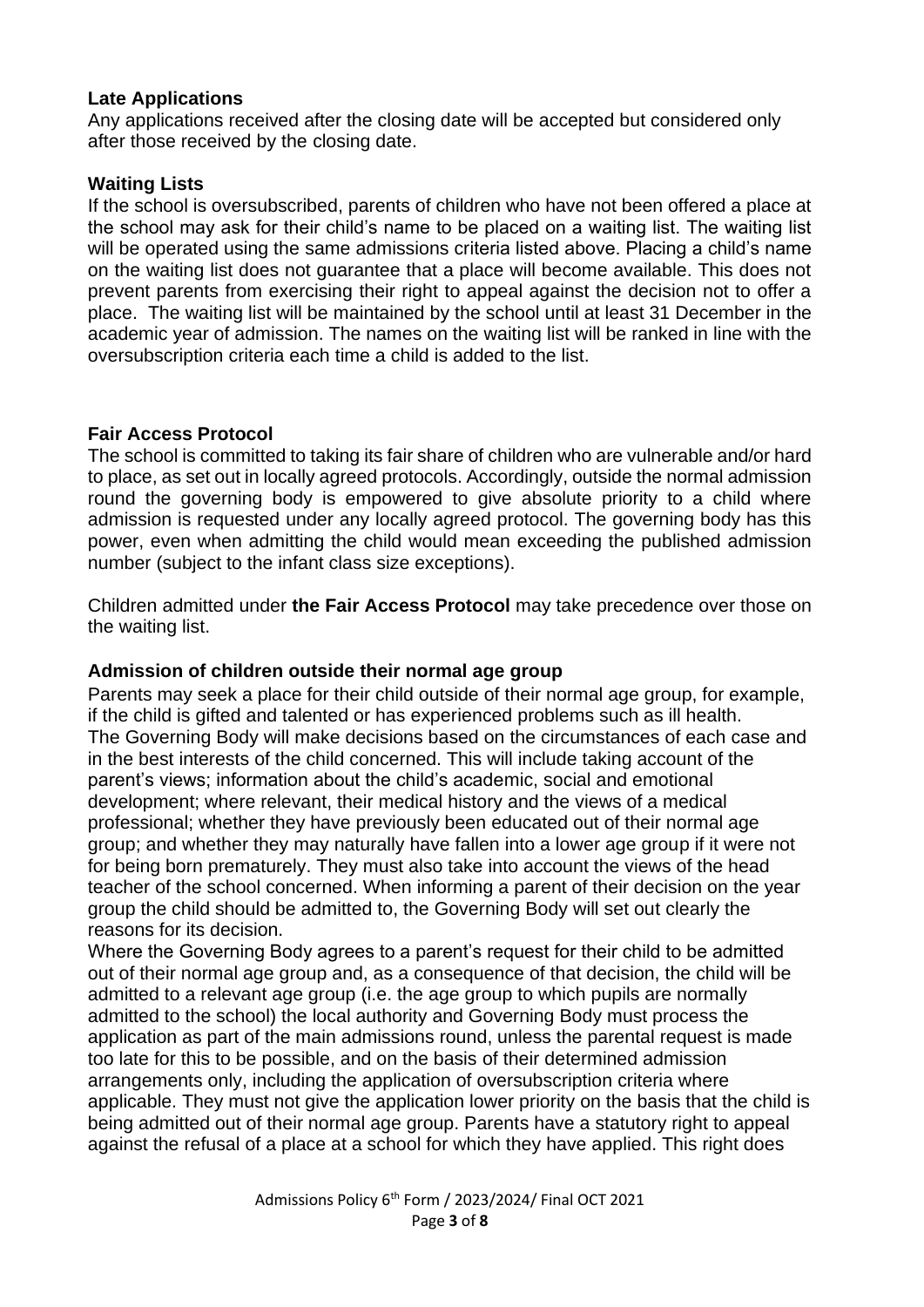not apply if they are offered a place at the school, but it is not in their preferred age group.

#### **In-Year Admissions**

An application can be made for a place for a child at any time outside the admission round and the child will be admitted where there are available places. Application should be made to the school by contacting??????

Where there are places available but more applications than places, the published oversubscription criteria, as set out above, will be applied, so completion of a Supplementary Information Form is advised for applications in categories 1-2 and 4-6

If there are no places available, the child will be added to the waiting list (see above). You will be advised of the outcome of your application in writing, within 15 days of receipt, and you have the right of appeal to an independent appeal panel

Please ensure that you contact the school and the Local Authority when making an In-Year application.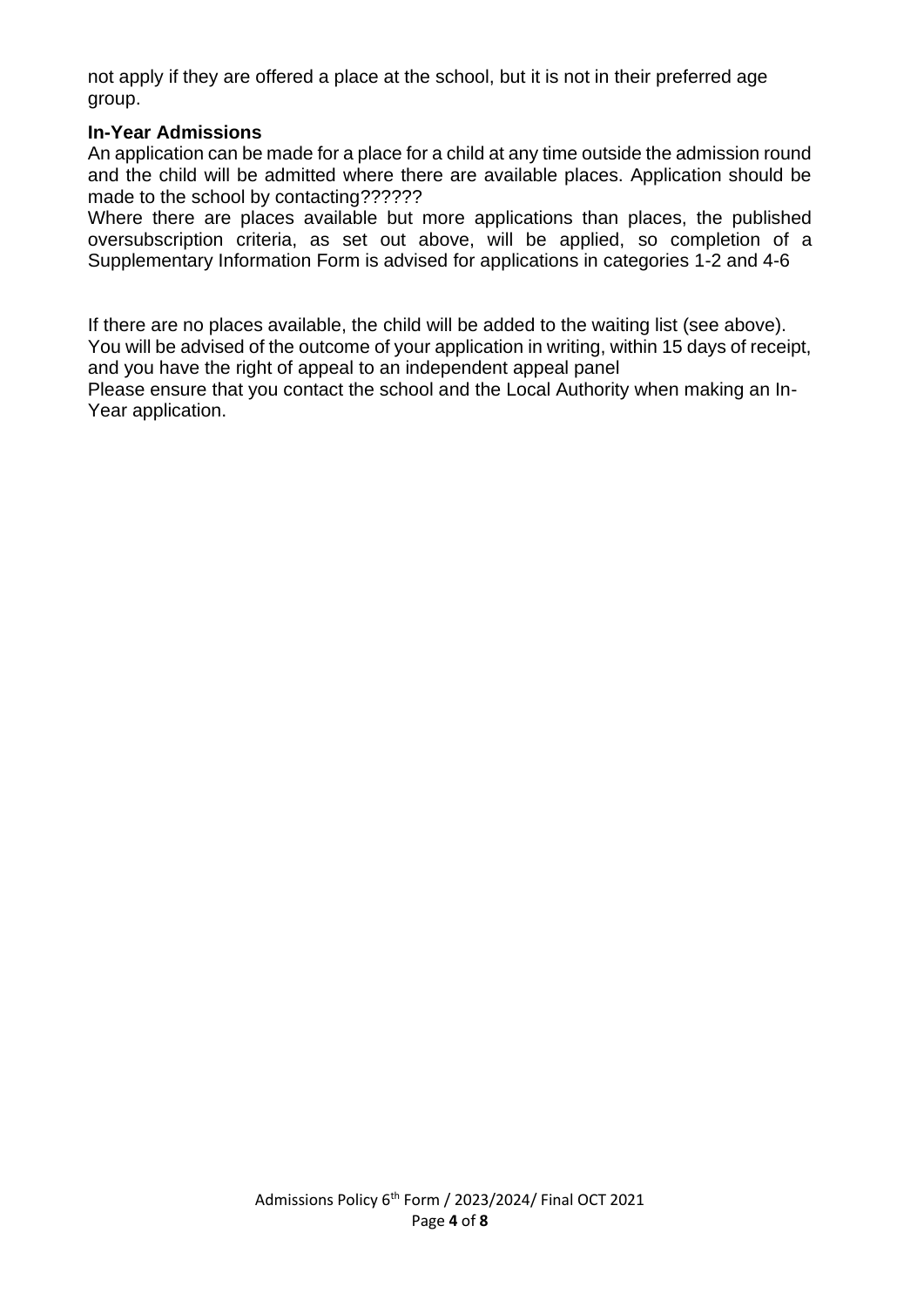## **Notes (these form part of the admission arrangements):**

*a. Looked after children: 'A looked after child' has the same meaning as in Section 22(1) of the Children Act 1989 and means any child who is (a) in the care of a local authority, or (b) being provided with accommodation by a local authority in the exercise of their social services function (e.g. child with foster parents) at the time of making an application to a school.*

*Previously looked after children: 'Previously looked after children' are children who were looked after but ceased to be so because they were adopted. This includes children who were adopted under the Adoption Act 1976 (see section 12 adoption orders) and children who were adopted under the Adoption and Childrens Act 2002 (see section 46 adoption orders) or became subject to a child arrangements order18 or special guardianship order19). Child arrangements orders are defined in s.8 of the Children Act 1989, as amended by s.12 of the Children and Families Act 2014. Child arrangements orders replace residence orders and any residence order in force prior to 22 April 2014 is deemed to be a child arrangements order. Section 14A of the Children Act 1989 defines a 'special guardianship order' as an order appointing one or more individuals to be a child's special guardian (or special guardians).*

*Previously looked after children also includes those children who appear (to the governing body) to have been in state care outside of England and ceased to be in state care as result of being adopted.*

*A copy of the adoption order, child arrangements order or special guardianship order and a letter from the Local Authority that last looked after the child confirming that he/she was looked after immediately prior to that order being made, will be required.*

*b. 'Catholic' means a member of a Church in full communion with the See of Rome. This includes the Eastern Catholic Churches. This will normally be evidenced by a certificate of baptism in a Catholic Church or a certificate of reception into the full communion of the Catholic Church. For the purposes of this policy, it includes a looked after child living with a family where at least one of the parents is Catholic.* 

*The Catholic Church comprises within it the Latin Rite (Roman Catholics) and the Eastern or Oriental Rite (composed of Catholic (Uniate) Churches – see below). This will be evidenced by a certificate of Baptism in a Catholic Church or a certificate of reception into full communion with the Catholic Church. c.*

| <b>Traditions</b>        | <b>Catholic Churches</b>                       | <b>Equivalent Non-Catholic</b><br><b>Churches</b>                                                                           |
|--------------------------|------------------------------------------------|-----------------------------------------------------------------------------------------------------------------------------|
| Western (Roman)          | Latin Catholic Church                          | <b>Churches of the Protestant</b><br><b>Reformation Church of</b><br>South India (CSI) (Non-St<br><b>Thomas Christians)</b> |
| Alexandrian              | <b>Coptic Catholic Church</b>                  | Coptic Orthodox Church                                                                                                      |
|                          | Ethiopian Catholic Church<br>('Gheez<br>rite') | Ethiopian Orthodox Church                                                                                                   |
|                          | <b>Eritrean Catholic Church1</b>               | Eritrean Orthodox Church                                                                                                    |
| Antiochean (West Syrian) | <b>Syrian Catholic Church</b>                  | Syrian Orthodox Church                                                                                                      |
|                          | (Syro-)Maronite Catholic<br>Church             | <b>None</b>                                                                                                                 |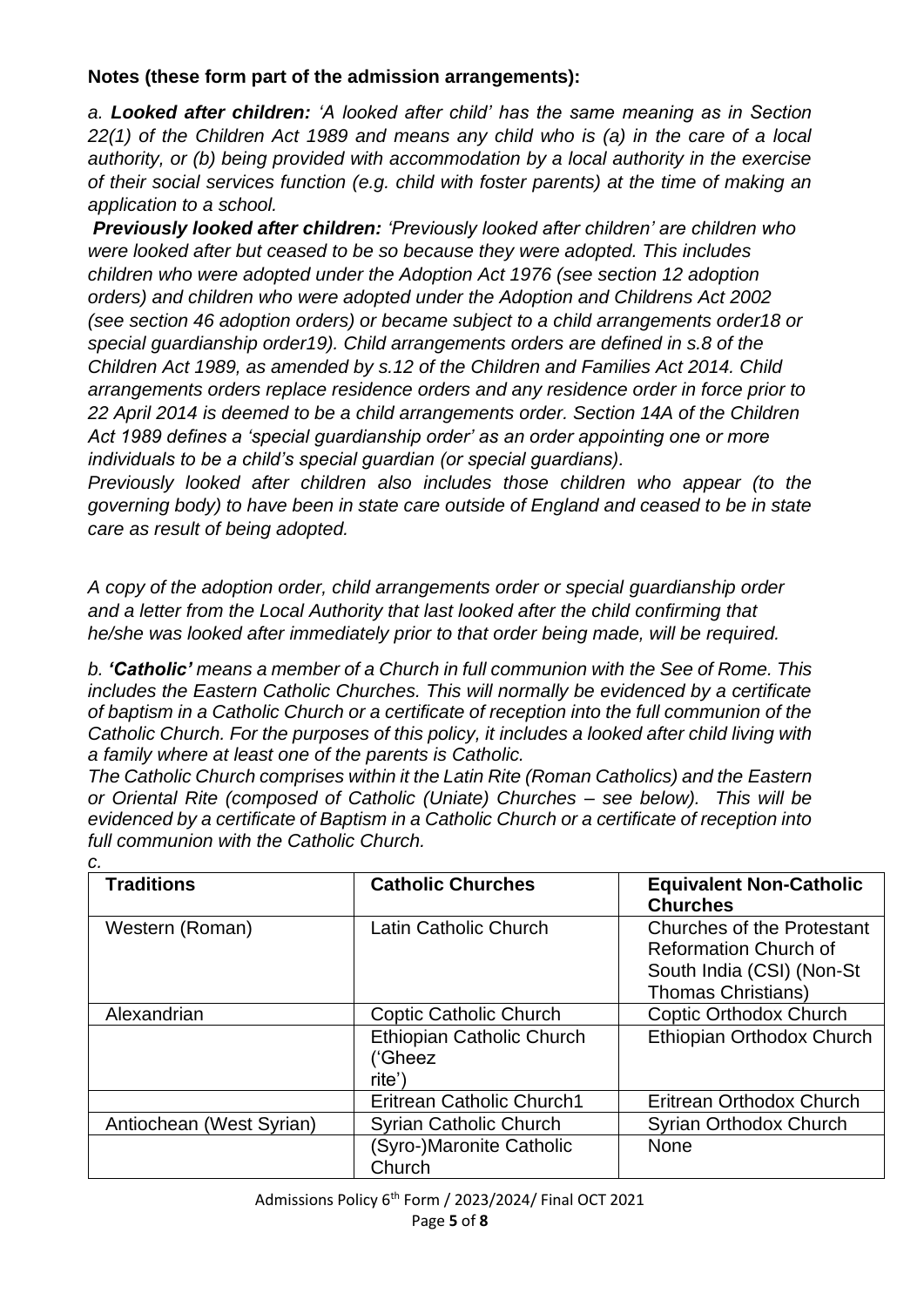|                        | Syro-Malankar Catholic             | Malankara Orthodox Syrian        |
|------------------------|------------------------------------|----------------------------------|
|                        | Church                             | <b>Church St Thomas</b>          |
|                        |                                    | Christians:                      |
|                        |                                    | Indian Orthodox Church;          |
|                        |                                    | <b>Orthodox Syrian</b>           |
|                        |                                    | (Jacobite) Church; Mar           |
|                        |                                    | Thoma Syrian Church;             |
|                        |                                    | Malabar Independent              |
|                        |                                    |                                  |
|                        |                                    | Syrian Church of                 |
|                        |                                    | Thozhiyoor;                      |
|                        |                                    | Church of South India            |
|                        |                                    | (CSI) (St Thomas                 |
|                        |                                    | Christians)                      |
| Armenian               | Armenian Catholic Church           | Armenian Apostolic               |
|                        |                                    | (Orthodox) Church                |
| Chaldean (East Syrian) | <b>Chaldean Catholic Church</b>    | Assyrian Church of the           |
|                        |                                    | East                             |
|                        | Syro-Malabar Catholic              | <b>St Thomas Christians:</b>     |
|                        | Church                             | <b>Syrian Malabarese</b>         |
|                        |                                    | Church; Syro-Chaldean            |
|                        |                                    | Church                           |
| Constantinopolitan     | Albanian (Byzantine)               | Albanian Orthodox Church         |
| (Byzantine)            | Catholic                           |                                  |
|                        | Church                             |                                  |
|                        | <b>Belarussian Catholic Church</b> | <b>Belarussian Orthodox</b>      |
|                        |                                    | Church                           |
|                        | <b>Bulgarian (Byzantine)</b>       | <b>Bulgarian Orthodox Church</b> |
|                        | Catholic                           |                                  |
|                        | Church                             |                                  |
|                        | Georgian Catholic Church           | Georgian Orthodox Church         |
|                        | Greek (Hellenic) Catholic          | <b>Greek Orthodox Church</b>     |
|                        | Church                             | (Greek speaking);                |
|                        |                                    | <b>Cypriot Orthodox Church</b>   |
|                        | <b>Greek-Melkite Catholic</b>      | <b>Greek Orthodox Church</b>     |
|                        | Church                             | (Arabic                          |
|                        |                                    |                                  |
|                        |                                    | speaking)                        |
|                        | Hungarian (Byzantine)<br>Catholic  | Hungarian Orthodox<br>Church     |
|                        | Church                             |                                  |
|                        |                                    |                                  |
|                        | Italo-Albanian (Byzantine)         | None                             |
|                        | Catholic                           |                                  |
|                        | Church                             |                                  |
|                        | Church of the Byzantines of        | Serbian Orthodox Church          |
|                        | the Diocese of Krizevci            |                                  |
|                        | (Krizevci Catholic Church)         |                                  |
|                        | (Byzantine                         |                                  |
|                        | Catholics in former                |                                  |
|                        | Yugoslavia)                        |                                  |
|                        | Macedonian Catholic Church         | <b>Macedonian Orthodox</b>       |
|                        |                                    | Church                           |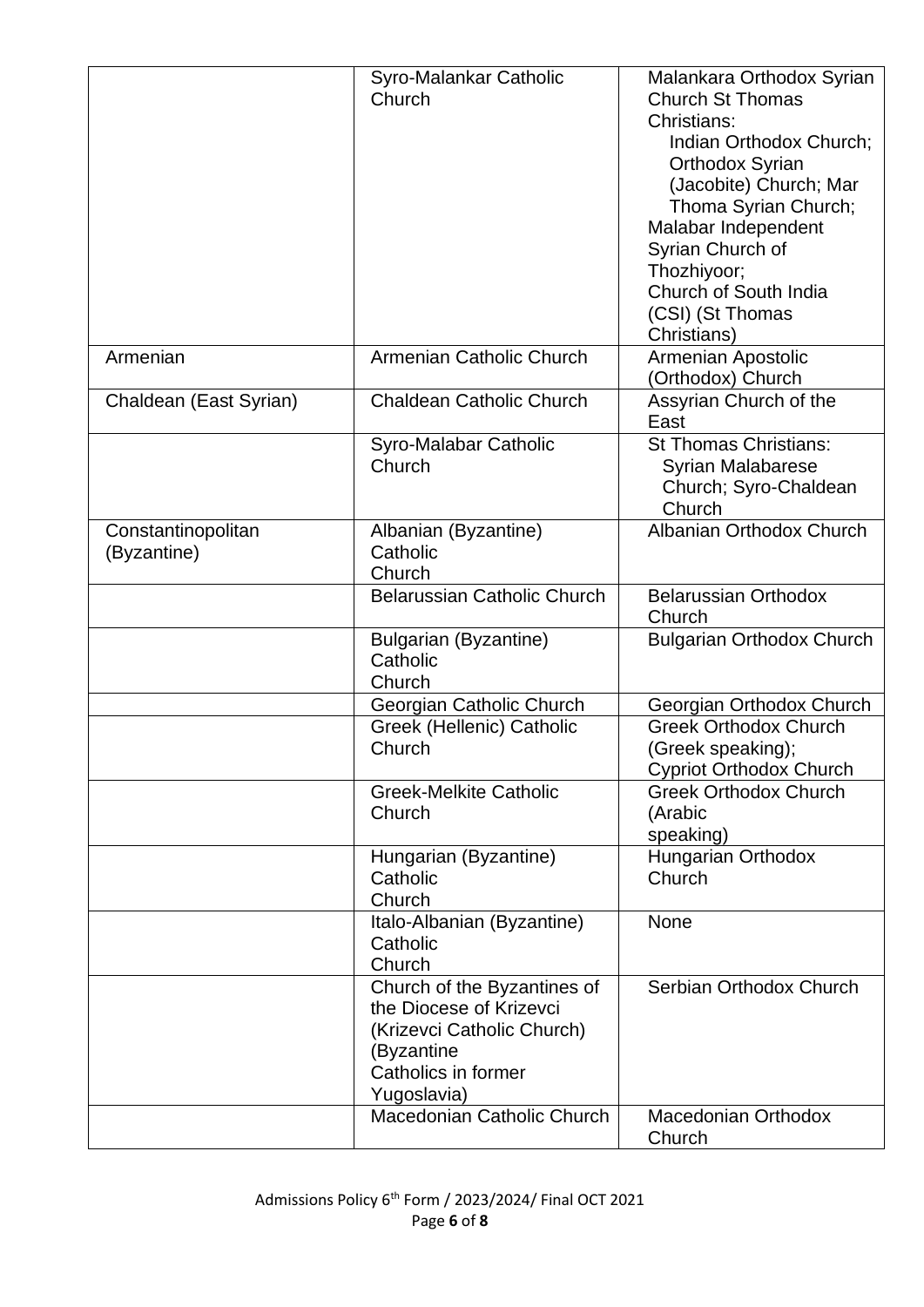| Romanian (Greek) Catholic      | Romanian Orthodox              |
|--------------------------------|--------------------------------|
| Church                         | Church                         |
| <b>Russian Catholic Church</b> | <b>Russian Orthodox Church</b> |
| Ruthenian (Byzantine)          | <b>Ruthenian Orthodox</b>      |
| Catholic                       | Church;                        |
| Church                         | Orthodox Church<br><i>in</i>   |
|                                | America (OCA) American         |
|                                | Carpatho-Rusyn Orthodox        |
|                                | Church                         |
| Slovak (Greek) Catholic        | Slovak Orthodox Church;        |
| Church                         | Orthodox Church in             |
|                                | America (OCA); American        |
|                                | Carpatho-Rusyn Orthodox        |
|                                | Church                         |
| Ukrainian (Greek) Catholic     | Ukrainian Orthodox             |
| Church                         | Church;                        |
|                                | Orthodox Church in             |
|                                | America (OCA)                  |

*Notes: 1 1. Orthodox Churches, including the Coptic Orthodox, Greek Orthodox and Russian Orthodox Churches, are NOT in full communion with the See of Rome.*

*2. 'Anglican Ordinariates' are members of the Latin Rite but those describing themselves as 'Anglo Catholics' are members of the Anglican Communion and therefore not in communion with the Holy See. Please refer any queries to the Catholic Schools and Academies Office, via the School.*

*d. Exceptional medical need: If the child has a serious medical condition/disability such that the parent feels the child must go to Blessed Hugh Faringdon School, this must be specified on the Supplementary Information Form. Governors can only consider applications under this category if supporting evidence is attached, e.g. a letter from a registered health professional, setting out the particular reasons why this school is the most suitable and the difficulties that would be caused if the child attended another school. Governors will make their decision based on the medical evidence provided by the child's medical consultants. Governors will consult the LA's medical advisers and only agree to a priority placement if the medical advisers consider it necessary for the child to attend this school.* 

*Exceptional social need: If parents feel there are sensitive, individual and serious family circumstances, perhaps involving the support services (e.g. social care) these may be considered at the time of the application for a school place. This will need to be specified on the Supplementary Information Form and evidence provided, e.g. a report from a social care professional detailing why this school is the most appropriate placement for the child given the circumstances of the case.* 

*e. Siblings: For admission to this school, a sibling is defined as a brother or sister (i.e. another child of the same parents, whether living at the same address or not), or a halfbrother/ half-sister or a step-brother/ step-sister or an adoptive or foster brother/ sister, living at the same address. A child will be given sibling priority if they have a sibling at the school at the time of the child's application.*